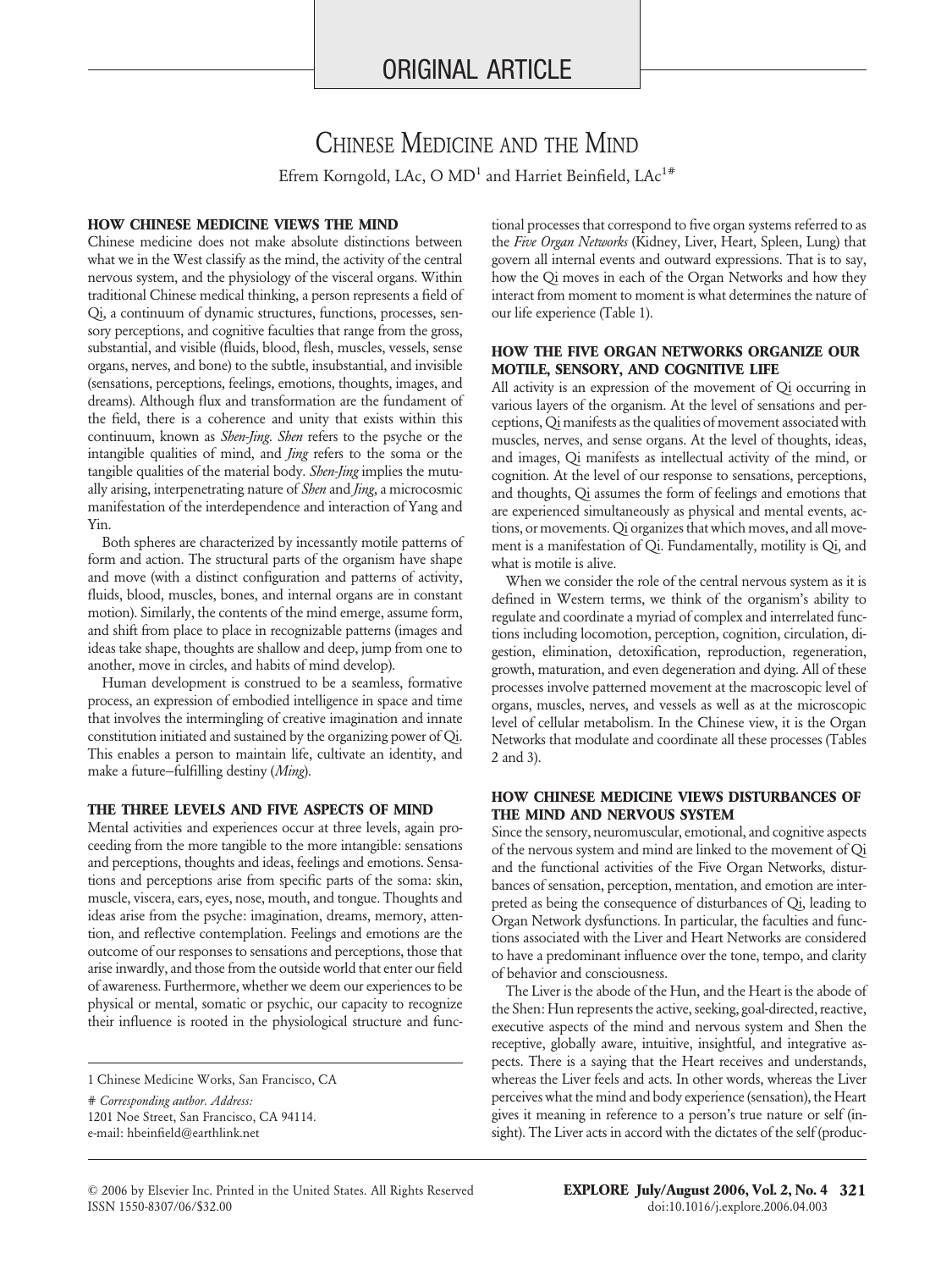<span id="page-1-0"></span>

| Organ Network | What It Governs | <b>Emotional Responses It Enables</b>              |
|---------------|-----------------|----------------------------------------------------|
| Kidney        | Imagination     | Capacity to experience fear                        |
|               | Reflection      | Response to life-threatening events/conditions     |
|               | Memory          |                                                    |
| Liver         | Clarity         | Capacity to experience anger                       |
|               | Judgment        | Response to frustrating events/conditions          |
|               | Decision making |                                                    |
| Heart         | Receptivity     | Capacity to experience pleasure                    |
|               | Intuition       | Response to attaining goals and fulfilling desires |
|               | Recognition     |                                                    |
| Spleen        | Attention       | Capacity to experience contentment/self-esteem     |
|               | Orientation     | Response to appreciating accomplishments           |
|               | Intention       |                                                    |
| Lung          | Sorting         | Capacity to experience sadness                     |
|               | Analysis        | Response to impermanence, separation, and loss     |
|               | Evaluation      |                                                    |

a Each Organ Network governs, and in a sense produces, specific mental faculties and characteristic emotional response patterns.

ing feelings and reactions), and the Heart interprets the feelings and reactions in relation to their congruence with the self and its ideology and purposes (integration). In its role as feeler and actor, the Liver gives the tone and temperament to one's inner life, the effort and ease, confidence, and tenderness with which one responds to experience. In its role as receiver and integrator, the Heart gives breadth and depth, meaning and coherence to one's inner life. When the Heart is well, the Mind is tranquil, the senses are clear, and the body is comfortable. When the Liver is well, the Mind is flexible, the disposition cheerful, and the structure supple.

The hallmarks of dysfunction are the unnatural distortions of healthy function. With disturbances of the Heart Network, the capacity to witness, understand, and integrate can transform into obliviousness, confusion, and incoherence. Because the Heart also governs the perfusion of blood throughout the body, disorders of the Heart may also manifest as flushing and chilling, labile hypertension or hypotension, and localized ischemia or insufficiency. With disturbances of the Liver Network, the capacity for good judgment and an even temper can transform into impulsivity and volatility. Because the Liver also governs the muscles and nerves as well as the volume of circulating blood, disorders of the Liver may manifest as cramps and spasms, numbness and pain, in-coordination, hyper-reactivity, and paradoxical conditions of heat and pressure: cold hands and feet coupled with heat in the chest and head; heat in the upper body and chill in the lower body; strength in the extremities and weakness in the torso or vice versa; fullness in the head and emptiness in the abdomen and vice versa.

Although the Heart and Liver Networks are paramount in maintaining the integrity of neuromuscular and neurocognitive functions, the other Organ Networks play significant roles in neurological, cognitive, and psychological health [\(Table 4\)](#page-4-0).

Thus, it can be seen that, whereas some predominate in the hierarchy of functions, all Five Organ Networks participate in the development and preservation of awareness, thinking, memory, perception, balance, orientation, discrimination, temperament, and judgment. Each contributes particular aptitudes and tonalities to the mix that, from a Western perspective, we understand as the neuropsychological basis of consciousness, integration, coordination, and adaptation. Disorganization of any or some of these Networks or functional terrains has a profound impact on the integrity of both cognitive faculties and neurological competencies.

### **HOW CHINESE MEDICINE VIEWS DEPRESSION**

Webster's dictionary defines depression as, "a state. . . or disorder marked by sadness, inactivity, difficulty in thinking and concentration, increase or decrease in appetite and time sleeping, feelings of dejection and hopelessness, and sometimes suicidal tendencies; a lowering of vitality or functional activity." The last phrase, "a lowering of vitality or functional activity," goes to the center of Chinese medicine's understanding of the root causes of depression: that emotional and behavioral symptoms are manifestations of an underlying constraint, collapse, or dissolution of Qi that weakens and destabilizes the core identity or self (*Shen-Jing*).

All diagnoses in Chinese medicine conform to the Yin Yang— Five Phase paradigm regardless of whether the illness at hand primarily expresses itself somatically or psychologically. In the West, depression tends to be regarded as a psychological illness arising from a dysfunction or dysregulation of neurotransmitters in the brain, although this hypothesis is speculative, and the origin and nature of this pathology is poorly understood. In the view of Chinese medicine, because the unity of Shen-Jing is indissoluble throughout life, there is no illness— or for that matter, health—that does not arise out of a synchrony of interpenetrating psychic and somatic processes. Even a purely mechanical injury such as a bone fracture is an insult to the organism as a whole that, potentially, may have a serious impact on the psyche, leaving the person feeling fearful and vulnerable long after the tissue damage has healed. Conversely, emotional trauma following the witnessing of a violent act can have a profoundly destabilizing effect, resulting in chronic somatic complaints such as an irritable bowel or recurring headaches.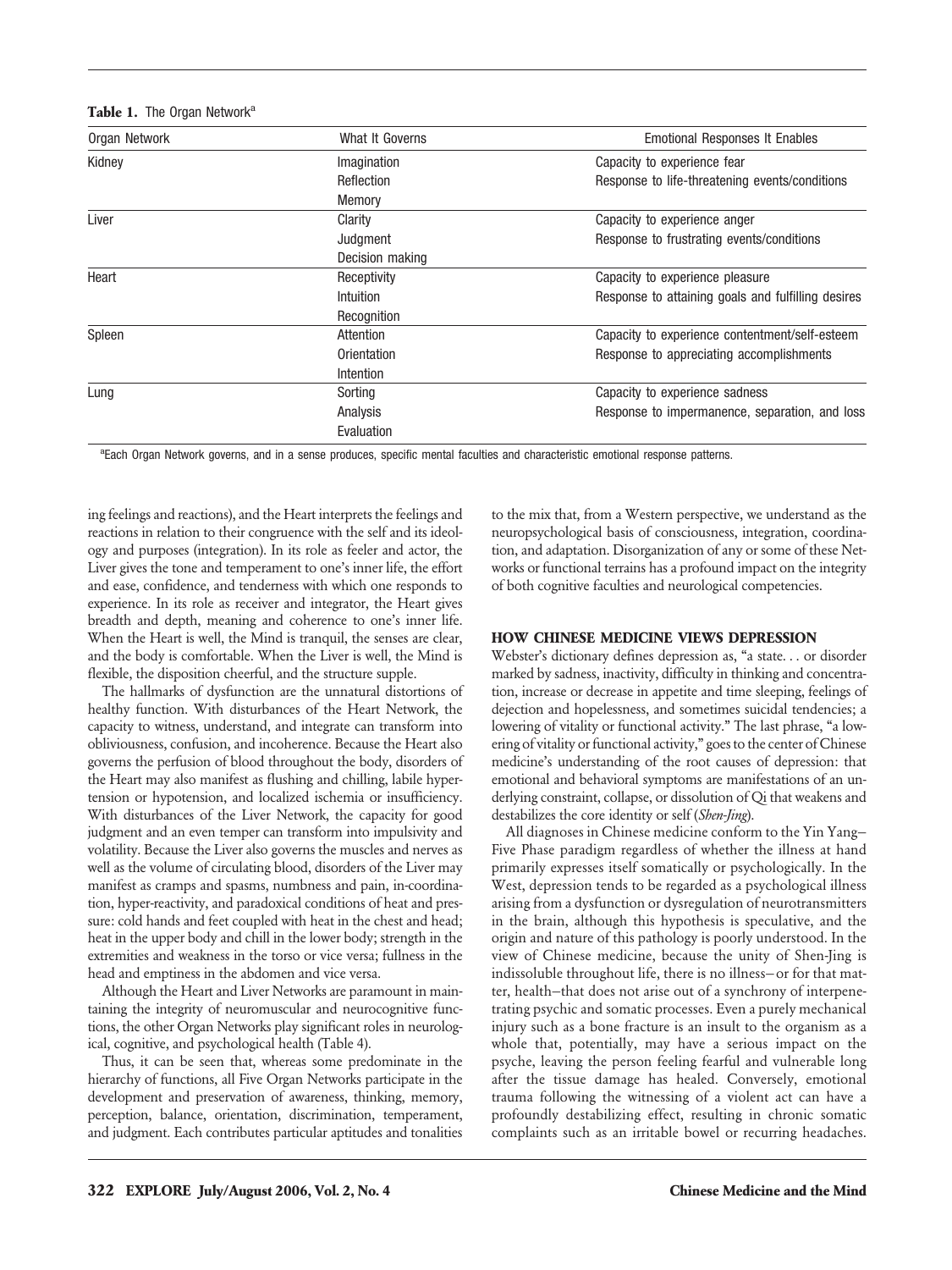| Organ Network | Governed Sphere of Action                            | Examples                                                                                                               |
|---------------|------------------------------------------------------|------------------------------------------------------------------------------------------------------------------------|
| Kidney        | Life-sustaining functions                            | Basal metabolic activity                                                                                               |
|               | Information processing                               | Endocrine gland secretions                                                                                             |
|               | Regulatory functions                                 | Acuity of the five senses                                                                                              |
|               |                                                      | Capacity to think, learn, and remember                                                                                 |
|               |                                                      | Ability to resist infection or heal from injury                                                                        |
|               |                                                      | Ability to recover from stress                                                                                         |
|               |                                                      | Capacity to grow, regenerate, and reproduce                                                                            |
|               |                                                      | Transition from sleeping to waking                                                                                     |
|               |                                                      | Capacity to understand our own nature                                                                                  |
|               |                                                      | Ability to imagine the future                                                                                          |
| Liver         | Locomotor functions                                  | Ability to move through space                                                                                          |
|               | Proprioceptive functions                             | Ability to manipulate objects                                                                                          |
|               | <b>Balancing functions</b>                           | Ability to feel through our muscles, skin, and senses                                                                  |
|               | Planning functions                                   | Capacity to determine how to move from place to place                                                                  |
|               |                                                      | Capacity to formulate and implement a course of action                                                                 |
| Heart         | Awareness functions                                  | Interpret signals from organs                                                                                          |
|               | Interpretive functions                               | Ability to know whether we are awake or sleeping                                                                       |
|               |                                                      | Ability to articulate and communicate information                                                                      |
|               |                                                      | Capacity to make sense out of our life experience                                                                      |
|               |                                                      | Ability to know what is right or wrong, good or bad                                                                    |
|               |                                                      | Ability to be present                                                                                                  |
|               |                                                      | Ability to respond appropriately                                                                                       |
|               |                                                      | Capacity for empathy                                                                                                   |
| Spleen        | Stabilizing functions                                | Ability to stay in one place                                                                                           |
|               | Positioning functions                                | Ability to orient in shifting environments                                                                             |
|               | Focusing functions                                   | Capacity to be centered in the midst of change                                                                         |
|               |                                                      | Ability to adjust to new circumstances                                                                                 |
|               |                                                      | Capacity to focus attention                                                                                            |
|               |                                                      | Capacity to concentrate on thoughts or activities                                                                      |
|               |                                                      | Ability to incorporate new information                                                                                 |
|               |                                                      | Ability to consider ideas from multiple points of view                                                                 |
|               |                                                      | Capacity to experience the interconnectedness of disparate or<br>contradictory phenomena                               |
|               |                                                      | Capacity to sympathize with other people                                                                               |
| Lung          | Rate, rhythm, and cycling of all bodily<br>processes | Ability to set rate, rhythm and timing of circulation, respiration,<br>elimination, menstruation, sleeping, and eating |
|               | <b>Evaluation functions</b>                          | Capacity to organize and prioritize thoughts                                                                           |
|               | <b>Clarifying functions</b>                          | Capacity to restore a condition of relaxation and quietude                                                             |
|               | Synthesizing functions                               | Ability to inhibit any impulse or reaction                                                                             |
|               |                                                      | Capacity to maintain equanimity                                                                                        |
|               |                                                      | Capacity to recognize what makes people distinct and unique                                                            |
|               |                                                      | Capacity to live according to one's beliefs                                                                            |
|               |                                                      | Ability to perceive, understand, and appreciate beauty                                                                 |
|               |                                                      | Capacity to learn, remember, and problem solve                                                                         |
|               |                                                      | Ability to synthesize instinctual, intuitive, and rational knowledge                                                   |

<span id="page-2-0"></span>**Table 2. Organ Network Processes<sup>a</sup>** 

<sup>a</sup>Each Organ Network governs a particular sphere of action that includes many interconnecting organs, tissues, and mental processes as well as the interlinking of all of these with the meridians or channels of Qi.

Adaptation—the process of responding to stress, integrating experience, and organizing a coherent response that sustains individual and social life—is a product of the coordinated interaction of the Five Organ Networks and five body constituents (Mind, Qi, Moisture, Blood, Essence), which govern the body in accord with the laws of Yin and Yang and the formative power of Qi.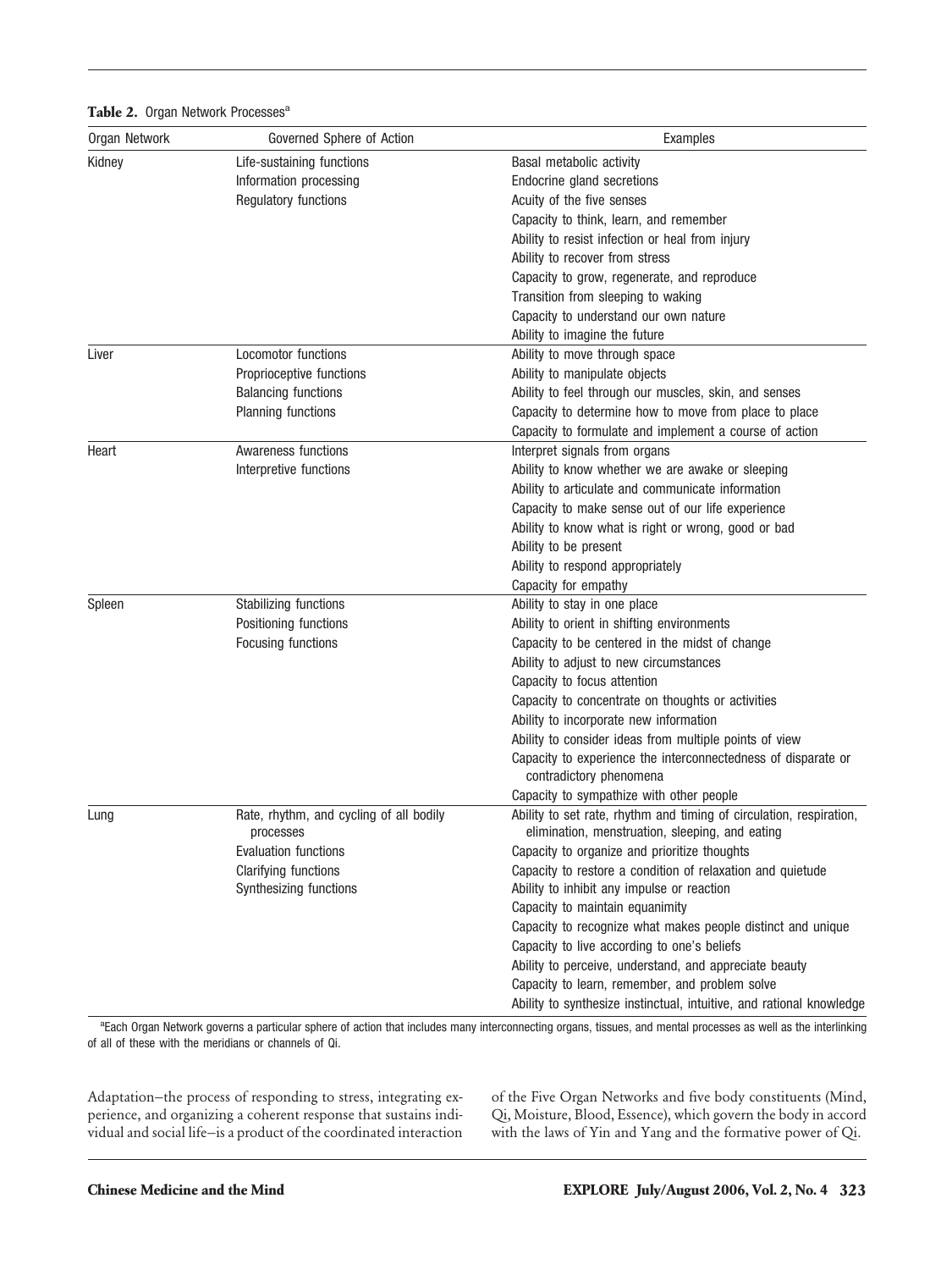| Organ Network | <b>Mental Faculty</b>                              | Perceptual, Emotional, and Movement Characteristics                     |  |  |
|---------------|----------------------------------------------------|-------------------------------------------------------------------------|--|--|
| Kidney        | Motivation                                         | Governs the ear and the ability to hear                                 |  |  |
|               | Will to live                                       | Enables us to experience fear and alarm                                 |  |  |
|               | Instinct to survive                                | Empowers us to be firmly rooted                                         |  |  |
| Liver         | Determination                                      | Governs the eye and the ability to see                                  |  |  |
|               | Power to act                                       | Enables us to experience anger                                          |  |  |
|               | purposefully                                       | Empowers us to react and move quickly                                   |  |  |
| Heart         | Presence of mind                                   | Governs the tongue and the ability to communicate                       |  |  |
|               | Awareness                                          | Enables us to think and express our feelings;                           |  |  |
|               | Feeling pleasure and fulfillment                   | Empowers us to stretch beyond our own boundaries                        |  |  |
| Spleen        | Intention                                          | Governs the mouth and the ability to receive and assimilate information |  |  |
|               | Ability to focus the mind                          | Enables us to feel satisfaction and contentment                         |  |  |
|               | Formulation of ideas                               | Empowers us to remain centered and adjust to circumstances              |  |  |
| Lung          | Subtle awareness                                   | Governs the nose and the ability to know about the subtle or invisible  |  |  |
|               | Sensitivity to what is below the surface or hidden | Enables us to recognize what is separate and distinct in ourselves      |  |  |
|               |                                                    | Empowers us stay within and defend our boundaries                       |  |  |

<span id="page-3-0"></span>**Table 3.** Neurological and Psychological Attributes of the Five Organ Networks<sup>a</sup>

a The influence and role of each Organ Network is characterized by a unique mental faculty, perceptual power, emotional disposition, and manner of movement.

Depression is, from the point of view of the sufferer, a spectrum of nonhedonic states characterized by varying degrees of dysthymia or dissonance of "mind and will." In fact, manic depression used to be called cyclothymia, unpredictable cycles of mood and behavior alternating between feelings of despondency, sluggish thinking, apathy and elation, grandiose thoughts, and gregariousness. In Chinese medical terms, the robust bond between the Mind (*Shen*) associated with the Heart Network and the Will (*Zhi*) associated with the Kidney Network has become too loose or, at worst, undone. This deep level of disorganization weakens a person's ability to maintain a realistic view of the world, compounding a sense of dissatisfaction, disappointment, and disconnection with a personal and social life.

Because the core of individual life is the relationship between the *Shen*-Heart and *Jing*-Kidney, any serious or prolonged trauma, shock, illness, or deficiency can potentially damage this vital link, depending on the vulnerability of the individual. Vulnerability is not something that can be easily quantified, but it can be assessed by the classical Chinese methods of pulse, tongue, and physiognomic diagnosis. Any disharmony, ie, disruption of the interaction, between the Heart and Kidney Networks predisposes a person to destabilization from shock or injury. For example, stressful events as diverse as the loss of a loved one, injuries sustained in an auto accident, impairment following an illness, or exhaustion because of excessive physical or mental strain may not only deplete the body of Qi but may disrupt the coordinated interaction of the Organ Networks. What makes the organism adaptive, namely sensitivity and responsiveness to the internal and external environment, also exposes it to the possibility of being overwhelmed. Many people come into the world with preexisting weaknesses, both inherited and congenital, that make it difficult for them to recover from insults, whether physiological or psychological. Their tolerance for stress is relatively reduced in comparison with those who have a hardier structure and a more resilient character.

A well-known instance of physiologically induced depression is that experienced by women following childbirth. The extreme effort required by body and mind during the process of labor can exhaust the Qi of the Kidney, especially its adaptive reserves (Essence or *Jing*)—what medical biologist Hans Selye termed *adaptation energy*. [1](#page-12-0) The immediate elation of accomplishment and fulfillment, the pleasure and joy facilitated by the Heart, cannot be sustained and is soon followed by feelings of fatigue, apathy, insecurity, melancholy, and emptiness because of the weakness of the Kidney. The desire for happiness and delight in motherhood remains, but the power to engage the self is diminished. This is one reason why, in Chinese society, the ideal support for a new mother is focused on insuring optimum rest, nutrition, and protection from physical and emotional strain so that her body is able to adequately replenish its adaptive reserves of Qi, Blood, and Essence. If restoration of the Kidney Qi does not occur in a timely manner, depression may become chronic and potentially devolve into a much more serious and complex condition with additional features such as anxiety, panic, paranoia, uncontrolled weeping, dissociation, and paralysis of motivation or will.

Depression because of emotional trauma or shock is most often the result of an injury to the Qi of the Heart. Abandonment, betrayal, assault, humiliation, and divorce all offend the organism's sense of empathy, trust, safety, optimism, integrity, and, above all, connectedness. It is the job of the Heart Network to shelter the Mind (*Shen*) and enable us to experience the enjoyment of belonging, being part of an entity greater than ourselves. The sudden realization that we are alone, and at the mercy of people or events indifferent to our personal needs, desires, and destiny, can lead us into a pervasive feeling of loneliness, sadness, pessimism, meaninglessness, and inertia. Without pleasure, security, conviviality, belief in the friendliness of the world, and meaning, life loses its purpose, and anguish reigns. The physical energies for living may still be present, but the assurance that life promises fulfillment has become doubtful or even lost. This is depression due to a *lack of spirit* rather than *a lack of will*.

Although the Kidney-Heart relationship is at the core of organismic integrity, the Liver, Spleen, and Lung Networks play both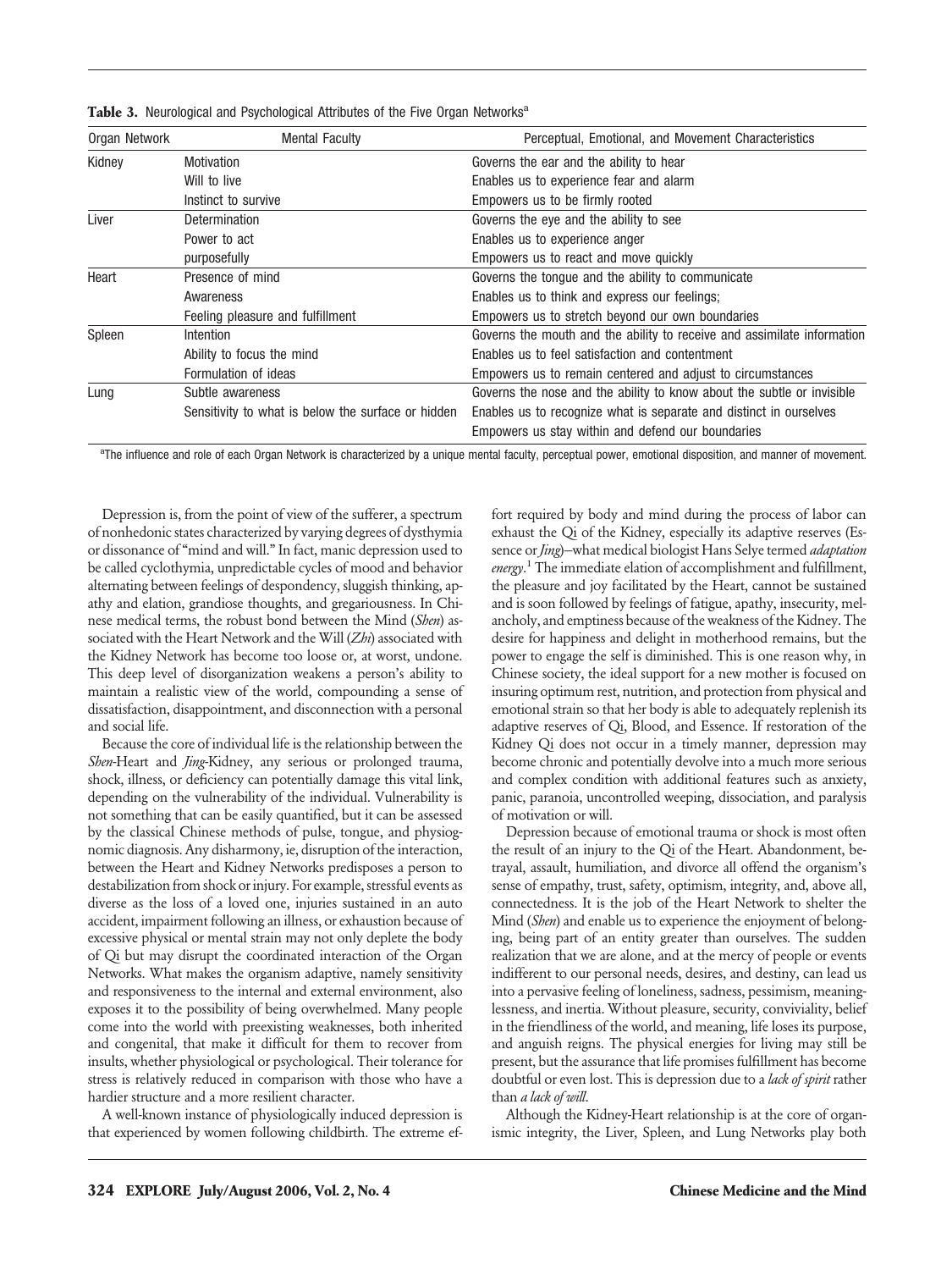| Organ Network        | Abilities Governed                                                                                                                                                                                                                                                                                                                                                                                    | <b>Disturbance Manifestations</b>                                                                                                                                                                                                                                                                                                                                                                                                                                                                                                                                                                                                                           |
|----------------------|-------------------------------------------------------------------------------------------------------------------------------------------------------------------------------------------------------------------------------------------------------------------------------------------------------------------------------------------------------------------------------------------------------|-------------------------------------------------------------------------------------------------------------------------------------------------------------------------------------------------------------------------------------------------------------------------------------------------------------------------------------------------------------------------------------------------------------------------------------------------------------------------------------------------------------------------------------------------------------------------------------------------------------------------------------------------------------|
| Liver Network        | Ability to be decisive, plan ahead, and be<br>even tempered<br>Ability to be coordinated, mobilize,<br>maintain normal circulation and blood<br>pressure<br>Ability to neutralize and discharge<br>harmful substances and negative<br>influences                                                                                                                                                      | Impulsivity, volatility, indecision, in-coordination, unstable<br>blood pressure, vascular headaches, poor circulation in<br>hands and feet, irritable bowel syndrome, hyper-sensitivity<br>to toxins, allergens, injuries and insults                                                                                                                                                                                                                                                                                                                                                                                                                      |
| <b>Heart Network</b> | Ability to integrate experience,<br>communicate coherently, experience<br>empathy, intimacy, optimism and<br>pleasure<br>Ability to be self-aware, receptive, and<br>tranguil<br>Ability to maintain normal body<br>temperature, perceptual lucidity, and<br>cardiac rhythm                                                                                                                           | Incoherent thoughts and speech, confusion, anxiety and<br>panic, sleep disturbances, hypersensitivity to heat and<br>cold, distorted perceptions and sensations (delusions and<br>hallucinations), palpitations and other arrhythmias,<br>excessive perspiration and flushing, melancholy moods,<br>easily moved to laughter or tears                                                                                                                                                                                                                                                                                                                       |
| Spleen Network       | Ability to focus, concentrate, center<br>awareness and thinking<br>Ability to adopt and sustain a chosen<br>cognitive, postural and spatial<br>orientation<br>Ability to make gradual adjustments to<br>changing circumstances                                                                                                                                                                        | Loss of centeredness, focus, and sense of direction;<br>muddled thinking; rumination and obsessive thinking; an<br>amorphous sense of self; easily distractible; difficulty<br>changing physical position or mental attitude; difficulty<br>aligning the body with gravity; vulnerable to emotional and<br>physical sensitivity hunger and deprivation                                                                                                                                                                                                                                                                                                      |
| Lung Network         | Ability to discriminate, evaluate and<br>organize<br>Ability to recognize and establish limits,<br>boundaries, and rules<br>Ability to discreetly attend to one's own<br>process or business                                                                                                                                                                                                          | Painful feelings of disconnection from thoughts, feelings,<br>bodily sensations and relationships; limited tolerance or<br>capacity for physical and emotional contact; anguish over<br>separation and loss of relationships, faith, values, beliefs;<br>loss of the capacity for discrimination; emotional, mental<br>and physical rigidity; vulnerability to outside influences due<br>to the weakening of physical and psychic boundaries                                                                                                                                                                                                                |
| Kidney Network       | Ability to imprint, archive and retrieve the<br>data of experience<br>Ability to maintain a continuous<br>awareness of past, present, and<br>potential future<br>Ability to sustain the continuity of a<br>somatopsychic identity that survives all<br>developmental and adaptive alterations<br>Ability to maintain the resilience and<br>integrity of the bony structure and<br>connective tissues. | Loss of sensory acuity and cognitive competencies;<br>diminished capacity to scan the environment and remain<br>alert; weakening of bones and other structural elements;<br><i>petrification</i> of the body's structure and personal beliefs;<br>conflation of recent and historical memory; diminished<br>capacity for becoming aroused and motivated; diminished<br>creativity; the ability to have fresh ideas and imagine the<br>future; difficulty in eliminating ineffective behaviors,<br>irrelevant attitudes and unnecessary habits; difficulty<br>absorbing new information, new ideas and learning new<br>ways of thinking, feeling, and acting |

<span id="page-4-0"></span>**Table 4.** How Disturbances in Organ Networks Manifest

minor and major roles in the etiology of depressive disorders. Next to Heart- and/or Kidney-related depression, disturbances of the Liver Network are a frequent cause of gloomy moods and negative attitudes toward life. The Liver likes to move freely and is the source of courage—of boldness and determination. Its Qi is easily perturbed by rage, frustration, alarm, or hurt feelings and blocked by excessive emotional restraint, particularly the suppression of anger and indignation. The Liver is weakened, its Qi dissipated, by persistent doubt, indecision, and apprehension. Disturbances of the Liver often manifest as irritability, volatility, and negative expectations. In particular, repeated experiences of frustration and failure undermine self-confidence. This leads to a kind of depression characterized by timidity, self-condemnation, scorn and blame of others, irascibility, and a sense of futility. On the other hand, Liver-type depression can be relieved temporarily, or even permanently, by successfully responding to an emergency or opportunity involving personal risk and the urge to rescue others. Becoming aroused by another's need dissipates the stagnant Qi, frees the body to act, restoring optimism and self-confidence. It is also the case that exhausting oneself in the pursuit of one's perceived goal or mission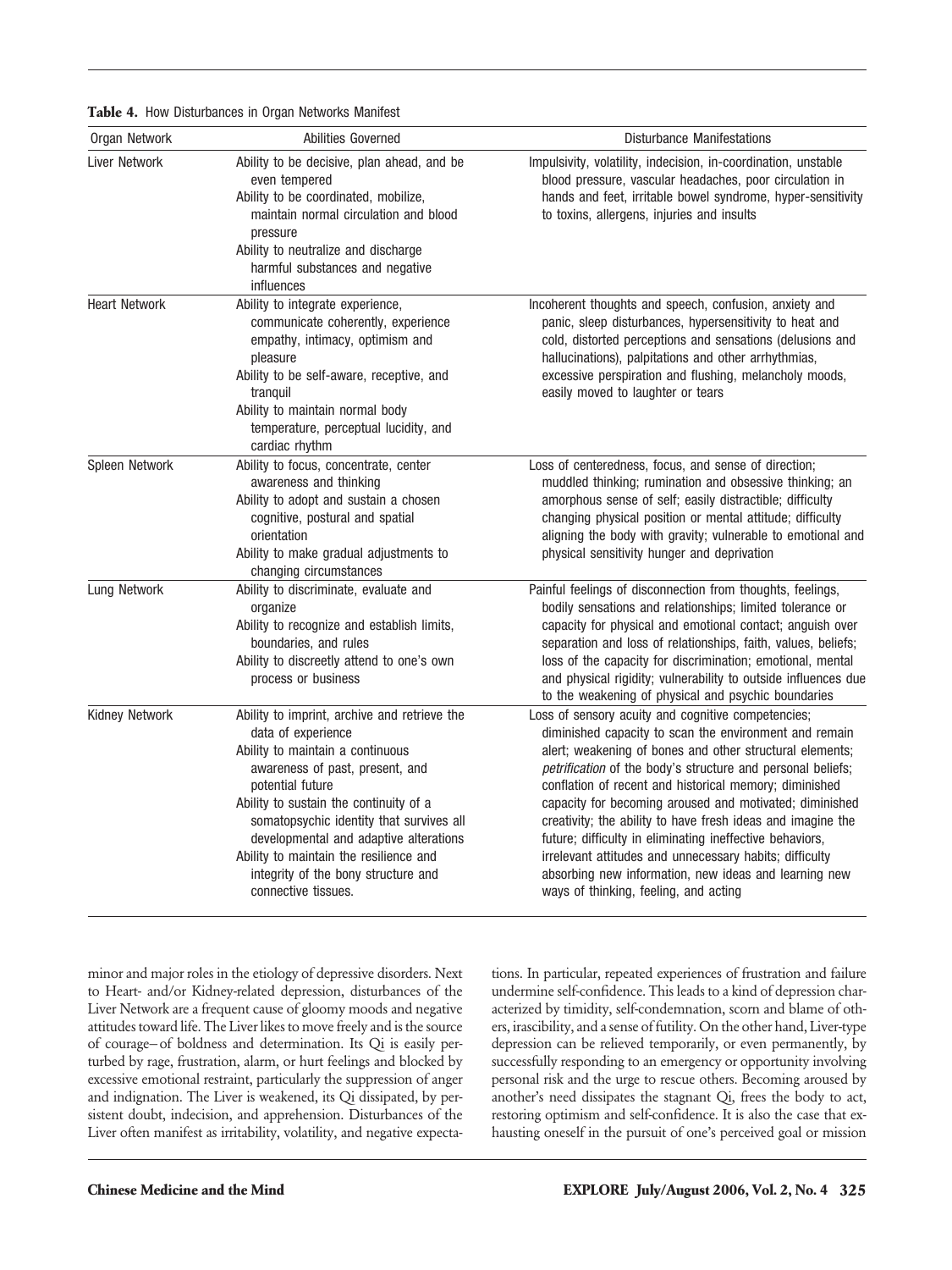depletes the Qi of the body as a whole, but ultimately of the Kidney. Because, in this situation, the Liver no longer has resources to draw on (the Kidney *Jing*/Essence), the person will begin to feel that the creative well has run dry, as if he/she is going through the motions of life out of habit, without enthusiasm or vigor. This is the typical *burn out* crisis of the successful workaholic, who, believing in his/her own unlimited power, finally runs out of steam and retreats into a bleak, colorless sanctuary of emotional and physical boredom and torpidity.

Other circumstances induce the Spleen and Lung Networks to display their own kind of misery. The Spleen and Lung are closely aligned as the second and third sources of Qi, following the Kidney as the first or original source. The Lung receives air through respiration and extracts Qi from it just as the Spleen receives food and extracts Qi from it. When the Spleen transforms solid and liquid into Nutritive Qi, this forms the constructive portion of the Blood and is combined with the Air Qi to form the Pure Qi of the body that circulates in vessels and channels. Because the Lung and Spleen are receptive, they are sensitive to deprivation and lack; inadequacy of food and air deprives them of their purpose and diminishes their power. Similarly, they are also vulnerable to that which is unfairly withheld or unjustly taken from them: their cherished attachments, whether to ideologies, values, expectations, or loved ones. To distinguish between the two Organ Networks, the Spleen is wounded by disappointment and the Lung by loss. The Spleen worries about where the next reward is coming from, and the Lung pines for that which has come and gone.

Inadequacy of love, caring, and nurturance creates feelings of deprivation and inadequacy, which, in turn, may lead to a constant craving to be filled up and to prove competence, suspecting all the time that these demonstrations may be fraudulent. Not feeling able or deserving may prompt a person to seek satisfaction through enabling others, thereby deriving vicarious enjoyment from their achievements. The recognition that a person is habitually putting another's life first may tumble her into a crevasse of self-pity and a panic of identitylessness. This individual is suffering because she does not recognize her own identity independently of others and thus feels lost without a compass to map her own destiny. Obsessions arise: with food, details, recognition, material security, and enterprises that ensure becoming indispensable to others. The failure to juggle many competing demands is what finally destabilizes the Spleen and leads to physical inertia and a pervasive feeling of amorphousness.

Recurring loss, or separation from what one esteems or values, injures the Lung. Such insult feels as if there is no longer enough air to breathe or enough power to open the lungs so that the air can fill them. Extreme anguish over what has been lost may cause the chest to collapse or to become frozen in expansion. In either case, respiration is impeded along with the voicing of grief. On the other hand, unending travail and bemoaning of fate saps the Qi. Without the Qi of the air and the dynamic rhythm of breathing itself, the Kidney Qi erodes, sapping the Will and dulling the Mind. Depression of this type transforms a person into a husk of her/his former self, a kind of ghost, sentimental and nostalgic, without color, humor, or animation. This often happens to older people who survive an adored spouse or child or lose a business or vocation that has been the central source of meaning and purpose.

The Chinese classics offered no specific term for depression as a separate and distinct pathology, although they did describe two forms of madness termed *kuang* (mania) and *dian* (withdrawal), the former a condition of unbridled Yang and the latter a condition of overflowing Yin. In contemporary language, *kuang* suggests mania and *dian* connotes catatonia. Sometimes these conditions were observed to occur in alternation like the modern manic-depressive psychoses. According to the fundamental laws of Yin and Yang, extreme Yin can transform into Yang—inertia and apathy can become agitation and panic—and vice versa. In severe cases, they might deteriorate into states of collapse, semiconsciousness, or even coma that might now be diagnosed as toxic brain disorders such as those that occur in alcoholism, Addison's disease, or HIV/AIDS.

Prior to the development of the distinct disciplines of clinical psychology and psychiatry in America in the 1950s, mental and emotional disturbances that were not identified as clear cases of madness (mania, catatonia, psychosis) were often subsumed within the broadly defined categories of neurasthenia, psycasthenia, hysteria, anxiety neurosis, and melancholia. In particular, neurasthenia was a diagnosis given to a syndrome of diverse symptoms that included both somatic and psychic complaints but for which no material cause could be found—what today would be called psychosomatic illness or a functional psycho-neuro-immunological disorder. The symptoms of neurasthenia included insomnia, disturbing dreams and nightmares, dyspepsia, nausea, vomiting, headache, sweating, tremors, vertigo, hyperventilation, fatigue, poor concentration, feelings of worthlessness and inadequacy, irritability, phobias, anxiety, spinal pain, diminished sense of taste, smell or hearing, and temporary aphonia and aphasia.<sup>2,3</sup>

*Yu* or *Yu Zheng*, the Chinese term that is commonly translated as depression, refers to an abnormal condition of Qi in which it is confined or oppressed by the powerful suppression of emotion and self-expression. This obstructs the Qi in a manner that begins to generate a kind of friction (Heat) as a consequence both of the excessive effort required to inhibit it as well as the actual force of the Qi itself attempting to break through the constraint. If Heat becomes extreme, there may be sudden outbursts of rage, panic, sobbing, or laughter as well as eruptions in the form of boils, hives, blisters, and nose bleeds. The condition of Heat engenders a feedforward cycle in which surplus Yin substances (blood and fluids) are mobilized to cool down and pacify, but become progressively attenuated, leading to a secondary condition of depletion in which hyperactivity (agitation and emotionality) begins to alternate with periods of collapse (lethargy, apathy, loss of interest in food, sex, and social interaction). Ultimately, the strength of the organism begins to decline as the Qi becomes depleted. The Heat, however, remains and continues to produce irritability, nervousness, anxiety, and physical and emotional sensitivity, along with fatigue. Although tired, the person cannot sleep, which in turn produces more restlessness and more fatigue. As the condition progresses, Yang (animation and metabolism), unsupported by Yin, begins to fail, and a condition of Heat transforms into one of Cold. Now, the person is easily chilled, difficult to engage, sleeps an inordinate mumber of hours without feeling rested, and has great difficulty rousing himself to respond to either external promptings or internal urges. The person appears dull and lifeless, feeling deadened, perhaps with the desire to die, feeling *out of life*.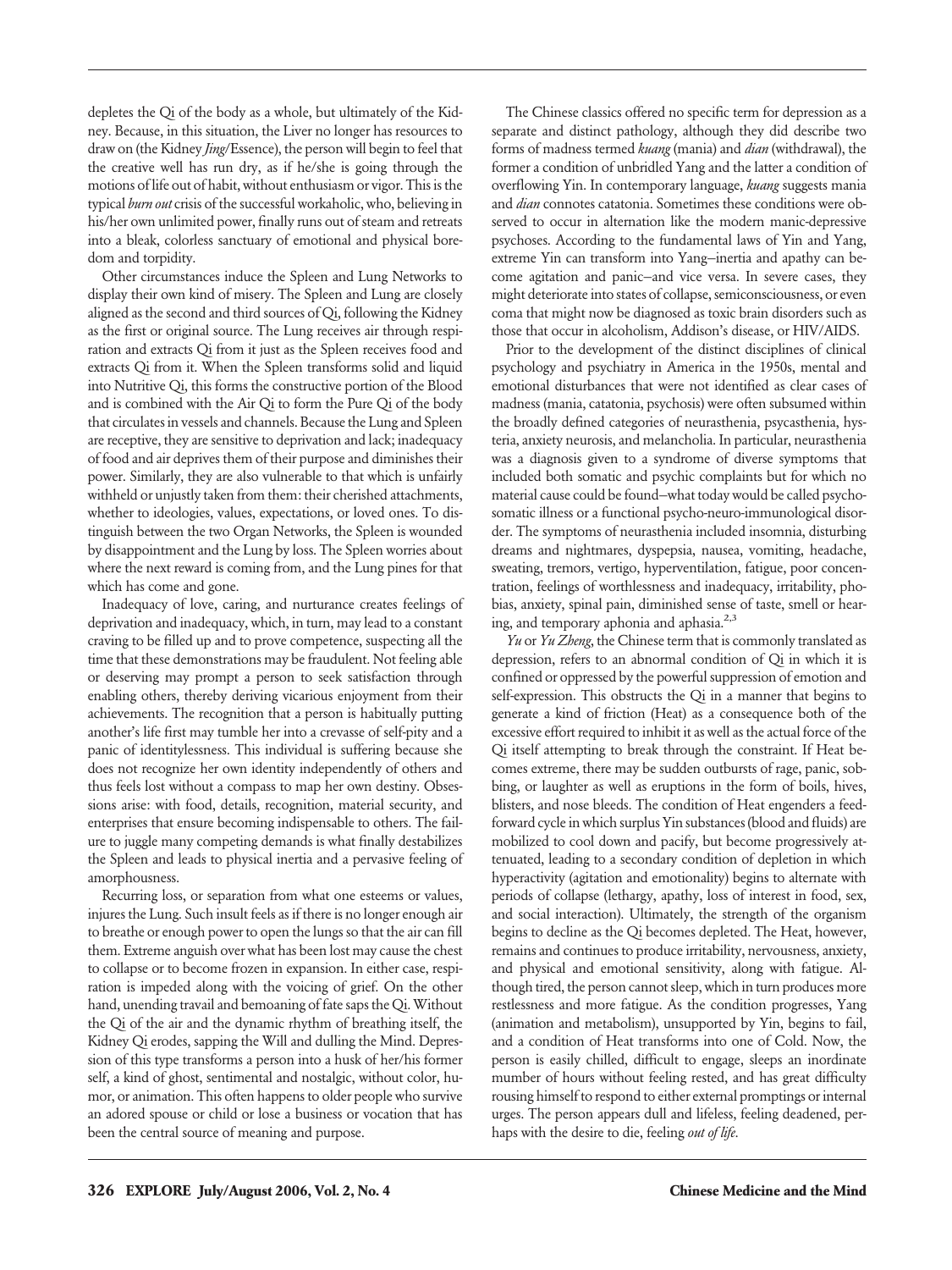**Table 5.** Progressive Sequence: Summary Within Yin-Yang Vocabulary

| Stage        | <b>Manifestation of Symptoms</b>                                                                      |
|--------------|-------------------------------------------------------------------------------------------------------|
| First        | Excess (Qi stasis, Dampness, Phlegm, Heat, Wind)                                                      |
| Intermediate | Excess and beginning deficiencies (Qi depletion, Blood depletion, Moisture depletion, Yin deficiency) |
| Chronic      | Yang deficiency (Coldness), Essence deficiency (extreme weakness and fatique with signs of aging)     |

The question, "Does the depression cause the illness or the illness cause the depression?" is moot. From the Chinese medicine perspective, obstruction of the natural movement of Qi through social or autoinhibition will lead just as readily to collapse of the vital power of the organism as will physical damage to the body through trauma, illness, or impoverishment. In either case, the Mind (*Shen*) and its faculties will lose their moorings, and the individual's fundamental sense of integrity, identity, and purpose will erode, leaving her/him disconnected from life and compromised in the capacity for joy and satisfaction. Yang depression is essentially a Qi congestion or constraint syndrome, whereas Yin depression is a Qi depletion or collapse syndrome (Table 5).

Essentially, depression is viewed as one of the consequences of *stress*: environmental exposure, illness, overwork, inadequate nutrition, emotional trauma, mental strain, excessive sexual indulgence, physical trauma, or other cumulative influences. Those diagnosed with *primary*, *essential*, or *idiopathic* depression, from the Chinese medicine perspective, must have suffered early trauma or deficiencies during gestation, birth, or early development that were probably ignored or simply not recognized.

Those who are constitutionally vulnerable will be more likely to suffer deeply from insults not only to the body but to the mind. Those who are constitutionally robust may or may not succumb to afflictions of the mind and spirit, but, if they do, they are more likely to recover given the right conditions and influences. The weaker individuals (poorly endowed or somehow drained of Qi, Blood, and Essence) may not recover even under optimal conditions. Then there is the issue of coherence: regardless of the endowment or current reserve of Qi/Blood/Essence, if the negative influence is powerful enough, it can permanently derange or disorganize the *continuum primum* of *Shen-Jing*: *all the kings horses and all the kings men...* These individuals will need constant support from "drugs" and social milieu for a lifetime to *hold themselves together*; and as they age and the Qi declines, they will become more and more unstable, and vulnerable to future insults.

#### **DIAGNOSIS**

The impact of both physiological and psychological stress—whether distress or eu-stress—is handled by all the Organ Networks, but especially the Liver and Heart. The initial burden of any insult or discomfort is born by the Liver, then interpreted and given its meaning by the Heart. Whether and how these experiences are integrated into an individual's life is then influenced by the Spleen, which digests them; the Lung, which evaluates them; and the Kidney, which ultimately archives and accepts them not only in memory but in identity. However, not all life experiences are easily or self-consciously incorporated into the self. Over time, ambivalence and lack of resolution may lead to underlying feelings of anxiety, uncertainty, lack of self-confidence, vulnerability, and insecurity. Anxiety will affect the Heart, vulnerability the Lung, doubt the Liver, insecurity the Spleen, and lack of confidence the Kidney.

For example, irritable bowel syndrome can be interpreted as entrenched ambivalence and indecision, a disharmony between the Liver and Spleen. Loss of physical power can be a metaphor for a loss of self-confidence and a posture of helplessness, a depletion of the Kidney. Asthma can be seen as an incomplete reconciliation with feelings of anger and sorrow because of loss, humiliation, or abandonment, a disharmony between the Liver and Lung.

Most contemporary manuals and textbooks of traditional Chinese medicine (TCM) focus on disturbances of the Liver Network as the origin of depression. This is because it is the role of the Liver not only to assume the brunt of negative sensations and feelings but to "detoxify" them as they are absorbed into the Blood, softening their impact so as not to disturb the Heart, Spleen, Lung, and Kidney. In Chinese medical thought, the Blood is the medium of the mind, ubiquitous in its penetration of the organism as a whole, a concept paralleled in contemporary medical thinking by the peptide theory (neuropeptides are produced simultaneously by the gut, the cells of the immune system, and the brain).

Because the Liver stores the Blood, negative or shocking experiences that are not adequately processed by the Liver (that is, detoxified and eliminated, or psychically neutralized and rejected) will remain in the Blood, and therefore the Mind, as toxic residues or negative imprints and will eventually engender a disorganization of Qi that leads to various Organ Network dysfunctions.

However, the Liver's capacity for accommodating distressing feelings or toxic substances while also maintaining a smooth flow of Qi and Blood, and an even temperament, is limited. The strain of this effort causes the Liver to decompensate, manifesting as irritability, heightened emotional reactivity, and increasing physical sensitivity. As a backup strategy, the Liver may shunt these residues and imprints into the Kidney Network, which has a much greater capacity for storage and containment: The Kidney stores the Essence (*Jing*). There are two problems that arise from this development: toxic agents and negative imprints that remain in the Blood are always available to consciousness and begin to undermine a person's ability to focus and maintain equanimity. Those that are stored with the Essence (*Jing*) by the Kidney become subconscious and, therefore, functionally speaking, forgotten—that is, suppressed. According to this model, the early stages of depression are characterized by patterns of Liver Qi Stagnation, Liver Heat, Liver Blood stagnation, deficient Liver Blood, and the adverse impact of these conditions on other Organ Networks [\(Table 6\)](#page-7-0).

The later and more serious stages of depression are characterized by patterns of Kidney Qi deficiency because of attrition of *Jing* (Essence)*:* Kidney Yin and Yang. Why is the pattern of Kidney depression more serious? Because the *Jing* (Essence) is the somatic source and foundation of *Shen* (Mind), identity, and selfhood.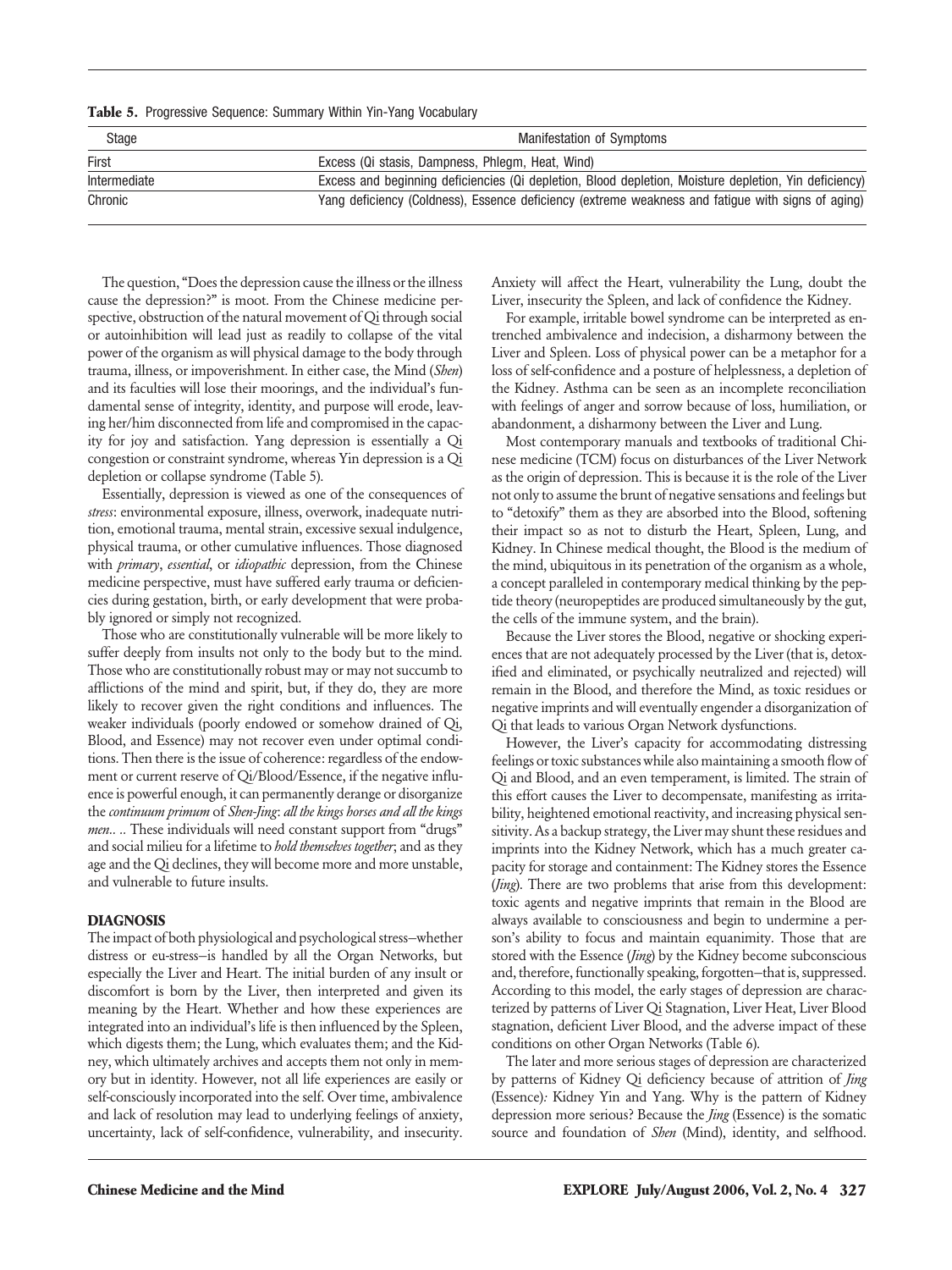<span id="page-7-0"></span>**Table 6.** Patterns in the Early Stages of Depression

| Disturbance                  | Pattern                                                                                           |
|------------------------------|---------------------------------------------------------------------------------------------------|
| Congested Liver Qi           | Tension and fullness below the diaphragm                                                          |
|                              | Intermittent pain or spasm, especially in the lower abdomen, groin, and flank                     |
|                              | Dyspepsia with flatulence and belching                                                            |
|                              | Erratic appetite                                                                                  |
|                              | Irregular bowel movements                                                                         |
|                              | Occipital, lateral, and ocular headaches                                                          |
|                              | Irritability and fluctuating moods                                                                |
|                              | Muscle tension                                                                                    |
|                              | Overfocusing and pent-up emotions                                                                 |
|                              | Sensitivity to insult and irascibility                                                            |
|                              | Intolerance of others                                                                             |
|                              | Irregular or painful menstruation                                                                 |
|                              | <b>Tender breasts</b>                                                                             |
|                              | Cold hands and feet.                                                                              |
|                              |                                                                                                   |
| Liver Heat                   | Flushed neck and face                                                                             |
|                              | Red lips and red and sore eyes                                                                    |
|                              | Bitter taste in the mouth                                                                         |
|                              | Ringing in the ears                                                                               |
|                              | Muscle tension and swelling                                                                       |
|                              | Vertigo                                                                                           |
|                              | Easily frustrated                                                                                 |
|                              | Volatility and irascibility                                                                       |
|                              | Impulsivity or inflexibility                                                                      |
|                              | Difficulty falling asleep and/or an inability to sleep through the night                          |
|                              | Painful urination                                                                                 |
| <b>Congested Liver Blood</b> | Sharp, stabbing, localized pain, especially in the head, throat, chest, abdomen, belly, and flank |
|                              | Painful menstruation with dark blood or clots                                                     |
|                              | Muscle swelling and tenderness                                                                    |
|                              | Dark red complexion and purplish color of lips                                                    |
|                              | <b>Irascibility</b>                                                                               |
| Deficient Liver Blood        | <b>Dizziness</b>                                                                                  |
|                              | Dryness, limpness, and dullness of skin, hair, and nails                                          |
|                              | Pallor or sallow complexion and/or pale lips                                                      |
|                              | <b>Numbness</b>                                                                                   |
|                              | Restlessness and irritability                                                                     |
|                              | Inability to sustain emotional intensity or mental focus                                          |
|                              | Muscle tightness and inelasticity                                                                 |
|                              | Trembling                                                                                         |
|                              | Cramps and spasms of the limbs, especially the legs and feet                                      |
|                              | Tics                                                                                              |
|                              | Lack of balance and coordination.                                                                 |
| Deficient Kidney Yin         | <b>Dizziness</b>                                                                                  |
|                              | Ringing in the ears                                                                               |
|                              | Dry skin, hair, eyes and mouth                                                                    |
|                              | Flushed face and neck                                                                             |
|                              | Sensitivity to heat                                                                               |
|                              | A feeling of heat in the chest, hands, and feet                                                   |
|                              | Night sweats                                                                                      |
|                              | Scanty urine and menstrual flow                                                                   |
|                              |                                                                                                   |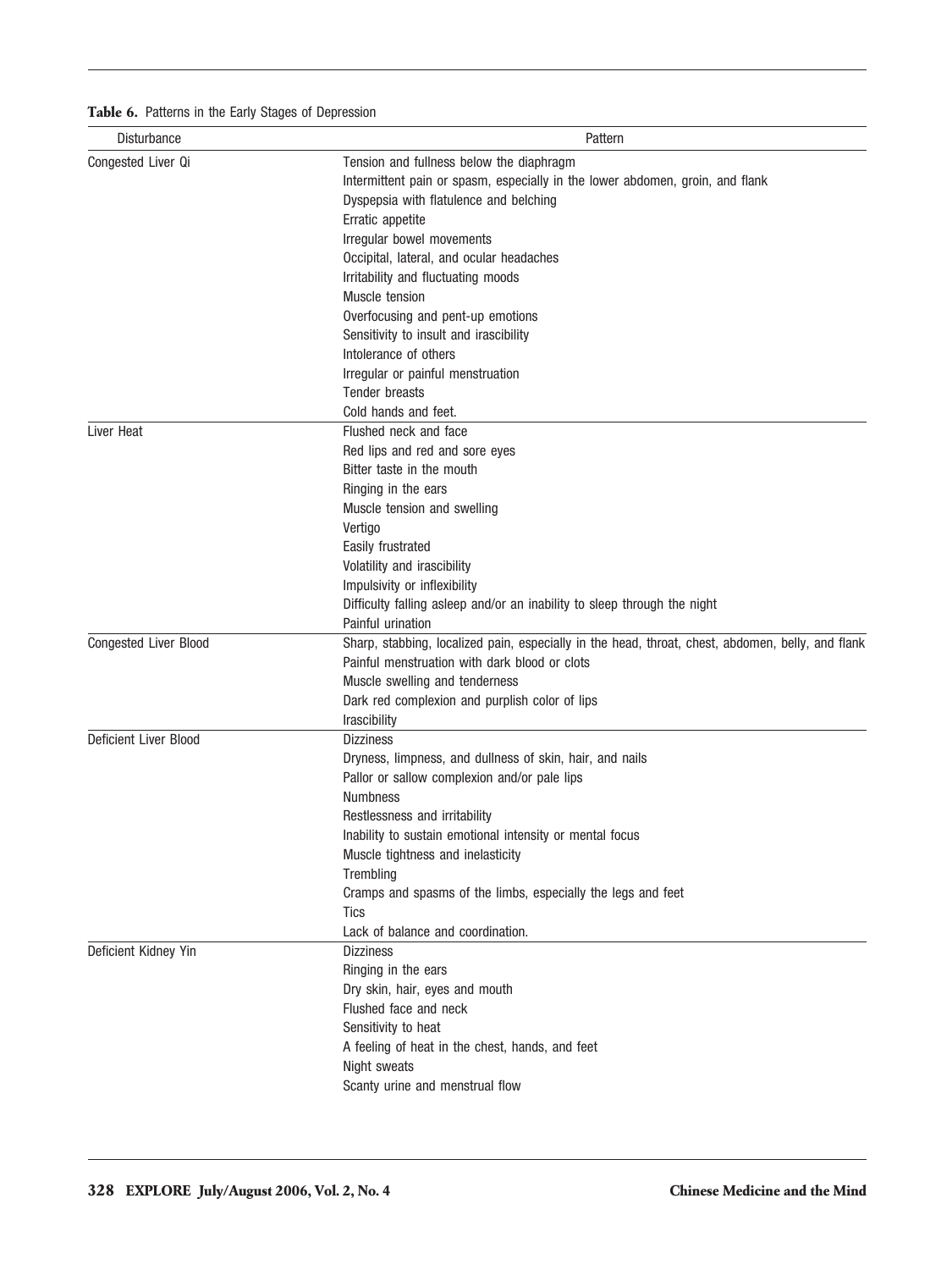|  |  | Table 6. Continued |  |
|--|--|--------------------|--|
|--|--|--------------------|--|

| <b>Disturbance</b>    | Pattern                                      |  |
|-----------------------|----------------------------------------------|--|
| Deficient Kidney Yin  | Diminished semen                             |  |
| (Continued)           | Diminished vaginal secretions                |  |
|                       | Premature ejaculation or orgasm              |  |
|                       | Lack of certainty and distortions of memory  |  |
|                       | Feelings of inadequacy and helplessness      |  |
|                       | Inability to make an emotional connection    |  |
|                       | Extremely stubborn and agitated              |  |
|                       | Fear of accidents and disease (hypochondria) |  |
|                       | Morbid fantasies                             |  |
|                       | Incapable of imagining the future.           |  |
| Deficient Kidney Yang | Sensitivity to cold                          |  |
|                       | Cold limbs                                   |  |
|                       | Dull, pasty, complexion                      |  |
|                       | Darkness under the eyes and around the mouth |  |
|                       | Loss of endurance                            |  |
|                       | Loss of sexual desire                        |  |
|                       | Impotence and inability to achieve orgasm    |  |
|                       | Sweating during the day with little exertion |  |
|                       | Paralyzed by fear or uncertainty             |  |
|                       | Lack of emotional warmth                     |  |
|                       | Extremely stubborn and inert                 |  |
|                       | Fear of other people                         |  |
|                       | Fear of life                                 |  |
|                       | Suicidal fantasies                           |  |
|                       | A desire for death                           |  |
|                       |                                              |  |

When the Essence is compromised, that is, when it is corrupted by images, thoughts, feelings, and memories that negate the true nature and potential of the being, the unity of *Shen-Jing* is weakened, and the capacity to discover, affirm, and follow one's life direction is derailed. Therefore, the symptoms and signs of Kidney depression are those that reflect a disengagement and disconnection with the process of living: apathy, lack of affect, lack of will, absence of desire, indifference to pain and pleasure, behavior, and thinking that lacks appropriateness and coherence vis a vis time, place, and persons.

When disturbances of the Liver and/or Kidney negatively affect other Organ Networks, the features of depression become more intricate because of the complexity of interacting functions. Although it may originate in disorders of the Liver and/or Kidney Network, depression has such a global impact on the whole organism, the characteristic symptoms and signs usually reflect Heart, Spleen, and Lung disturbances as well. For example, anorexia, dyspepsia, and discomfort below the diaphragm indicate interference with the natural movement of Stomach Qi; sighing, a weak voice, and shallow breathing indicate impairment of the Lung Qi; whereas insomnia, disturbing dreams, and restlessness represent agitation of the Mind (*Shen*) consistent with an instability of Heart Qi.

Similarly, disorders of Kidney Qi or Essence (*Jing*) will also undermine the Qi of the Heart or Mind (*Shen*), resulting in feelings of dread and a pessimistic outlook. Indifference to the pleasures of food or social interaction mark a blocking of the Spleen Qi; anguished feelings of separateness and abandonment reveal the contraction of Lung Qi; whereas, the desolation that emerges from the poverty of passion and desire presages the dissolution of Heart Qi. Focusing on the constraint of Liver Qi, toxicity in the Blood, weakening of the Kidney, and erosion of Essence may be fundamental aims of therapy, but the distortions of Organ Network relationships will also need to be rectified to ensure a successful outcome.

### **TREATMENT**

In actual practice, a Chinese medicine practitioner may employ any or all of the traditional modalities—acupuncture, herbal medicine, dietary therapy, physical therapy (*tui na*), physical exercise (calisthenics), life counseling, Qi cultivation (*qi gong*, *tai chi*, *or dao yin*)—in combination, alternation, or succession in the treatment of depression. For the purposes of modeling a straightforward methodology that can be easily implemented, the use of specific compound herbal formulas and acupuncture protocols can be designated that correspond to each diagnostic pattern or syndrome (combination of patterns). The diagnosis defines the therapeutic principles that are then matched in part or in total by the collective properties of the medicinal ingredients that compose an herbal formula or the selection, sequence, and stimulation of acupuncture points.

For example, depression of the Liver type might include the patterns of Qi stagnation (abdominal cramps, cold hands and feet,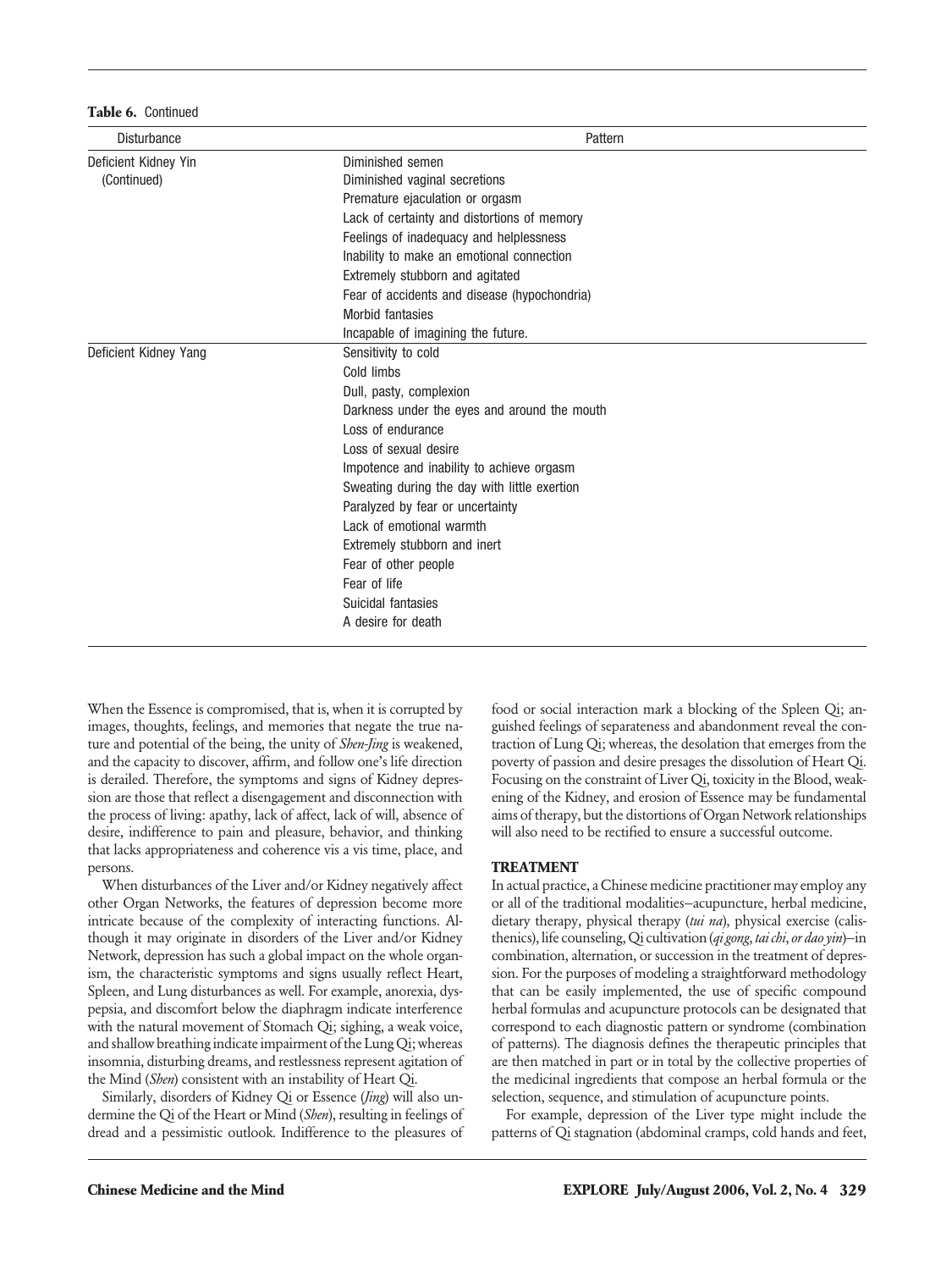tension below the diaphragm), trapped Heat (inflamed eyes, moodiness, and irritability), deficiency of Blood (dry eyes, brittle nails, and restless fatigue), agitation of the Mind (nervousness and insomnia), as well as Spleen Qi stagnation and deficiency (incessant food cravings, bloating and flatulence, loose stool, lethargy, continual worrying, easy distractibility). A famous classical formula that matches this picture is Xiao Yao San (Powder for Wandering Free) that disperses Liver Qi, tonifies Blood, dispels Heat, and strengthens Spleen. This formula is frequently used to ameliorate premenstrual melancholy, fatigue, and irritability, as well as depression and exhaustion associated with frustration, overwork, dissatisfaction, unacknowledged or unexpressed feelings of resentment, and an inability to resolve interpersonal conflicts. Because it tonifies the Blood and strengthens the Spleen, this formula relieves insomnia (an adequacy of Blood calms the Heart and quiets the Mind), alleviates fatigue, and improves digestion.

If persistent insomnia, palpitations, and anxiety or panic are prominent and indigestion takes the form of difficult or infrequent bowel movements, then the formula Chai Hu Long Gu Mu Li Tang (bupleurum, oyster shell and dragon bone decoction) may be used. This combination is similar to Xiao Yao San but also contains tranquilizing herbs, strong Heat clearing and laxative herbs, and additional ingredients to tonify the Qi and strengthen the Spleen. The goal of this formula is to ease quickly the severe mental agitation caused by an effulgence of Heat in the Liver Network that destabilizes the Heart and Mind to such a degree that a person completely loses his/her center (an important function of the Spleen Network).

At the opposite extreme, depression might take the form of physical inertia with restlessness and fatigue, lumbar soreness, mental dullness and forgetfulness, fearfulness and apprehension, aversion to being touched or comforted, chilliness, lack of hunger or interest in food, and diminished emotional responsiveness. Fits of ill temper, weeping, or anxiety might be the limit of this person's emotional intensity. This syndrome is a portrait of stagnant Liver Qi afflicting the Stomach, depletion of the Qi of the Liver and Kidney, and deficiency of Yang. A profound anergy, the inability to become emotionally aroused and to rouse the body or sustain any positive interest or activity, is the keynote of this type of depression: there is an absence of heat, motivation, and motility, the fundamental attributes of Qi. A formula that fits this syndrome might be a modified version of Shi Wei Wen Dan Tang (Warm the Gallbladder Decoction) in combination with a modification of Jin Gui Shen Qi Wan (Decoction for Restoring the Kidney). This new combination of formulas would relieve anxiety and fear, enliven the emotions, restore the appetite, sharpen the senses, restore metabolic activity and body warmth, strengthen the back and limbs, and reawaken the instinct for survival and the desire for human contact.

Depression often follows in the wake of loss or separation: death of a loved one, dissolution of a friendship or marriage, failure of a business, loss of physical or mental competence because of illness or injury, disillusionment, and disappointment. Sorrow, regret, and anguish impair the Qi of the Lung. These feelings cause the Qi to become constricted in the chest. This not only hinders respiration but inhibits motility throughout the body, including the heart and vascular system. Peristalis, circulation, locomotion, and thinking all slow down, becoming dysrhythmic. Characteristic symptoms include tightness in the chest, feeling of a lump in the throat, a weak voice or fatigue from speaking, a tendency to weep and sigh, occasional palpitations, or changes in the heart rate at rest. A classical formula that fits this presentation is called Si Qi Tang (The Decoction of Four and Seven) that numerically symbolizes the four seasons and seven emotions (pleasure, concern, anguish, awe, ire, terror, shock). This combination of herbs relieves the stagnation and oppression of Qi in the chest, soothes the Heart and Mind, awakens the appetite (and the desire for living), frees the breath and circulation, restores the rhythm of the pulse, and elevates the spirits.

The Spleen enables the Mind to consider and reformulate thoughts and feelings—to give them shape—like a lens bringing images into focus. A well-formulated idea gives birth to intention that transforms into motivation and, potentially, actualization. Depression that engenders turmoil within the Spleen Network often displays ruminative and obsessive features. When the Qi of the Spleen is oppressed or congested, the process of thinking may become stuck. This manifests as incessant worry and circular thinking about problems that seem to have no solution: a person feels trapped in mental quagmires and dilemmas from which there appear to be no exits. The unrelenting concern with intransigent thoughts leads to physical and mental fatigue. It becomes difficult if not impossible to act effectively, literally walking in circles. There may also be constant nail-biting and repetitive movements or sequences of movement—a kind of memory lapse because of the inability to pay attention to anything other than the Mind's preoccupation. With the loss of a meaningful purpose (intentions) in life, obsessive behaviors become an alternative center around which daily life is organized, but, because the ritual thoughts and activities provide no real satisfaction, constant disappointment leads to futility that leads to paralysis and ennui.

Because the Spleen Network is a pivotal source of Qi for the entire body, disturbances of other Organ Networks, especially the Heart and Lung, are part of the depressive syndrome. The pattern of Spleen Qi deficiency, Qi stagnation, and accumulation of Dampness is a common presentation. These symptoms include weakness and easy fatigability of the limbs; heavy feeling of the head and body; thin, loose, or poorly formed stool; abdominal distension and flatulence; cravings for starches and sweets; inability to discern hunger or decide what to eat; water retention; tender muscles; easy bruising; hard to focus, easily distracted, and forgetful; worried and apprehensive about small matters; overwhelmed by details and complexity; excessively nostalgic and sentimental. If the Heart is also affected, there may be palpitations, insomnia, sleep easily interrupted and difficult to resume, tiredness in the morning and hard to get going, and rapid heart rate with slight exertion. If the Lung is involved, there may be shortness of breath, a feeling of weakness or emptiness in the chest, soreness and pain in the chest and upper back, sinus congestion, and cough with phlegm.

A traditional formula for Spleen-type depression with Heart involvement is Gui Pi Tang (Decoction for Restoring the Spleen). This formula strengthens the Spleen and Heart by replenishing Qi and Blood, dispersing stagnant Qi, relieving Dampness, and quieting the Mind. For depression that displays a pattern of Spleen and Lung weakness, the Decoction of Six Noble Ingredients combined with the Powder for Generating the Pulsemay be used.Together, these two formulas restore the Qi of the Spleen and Lung, relieve Dampness and dispel Phlegm, disperse stagnant Qi, open the chest, and revive the spirits [\(Table 7\)](#page-10-0).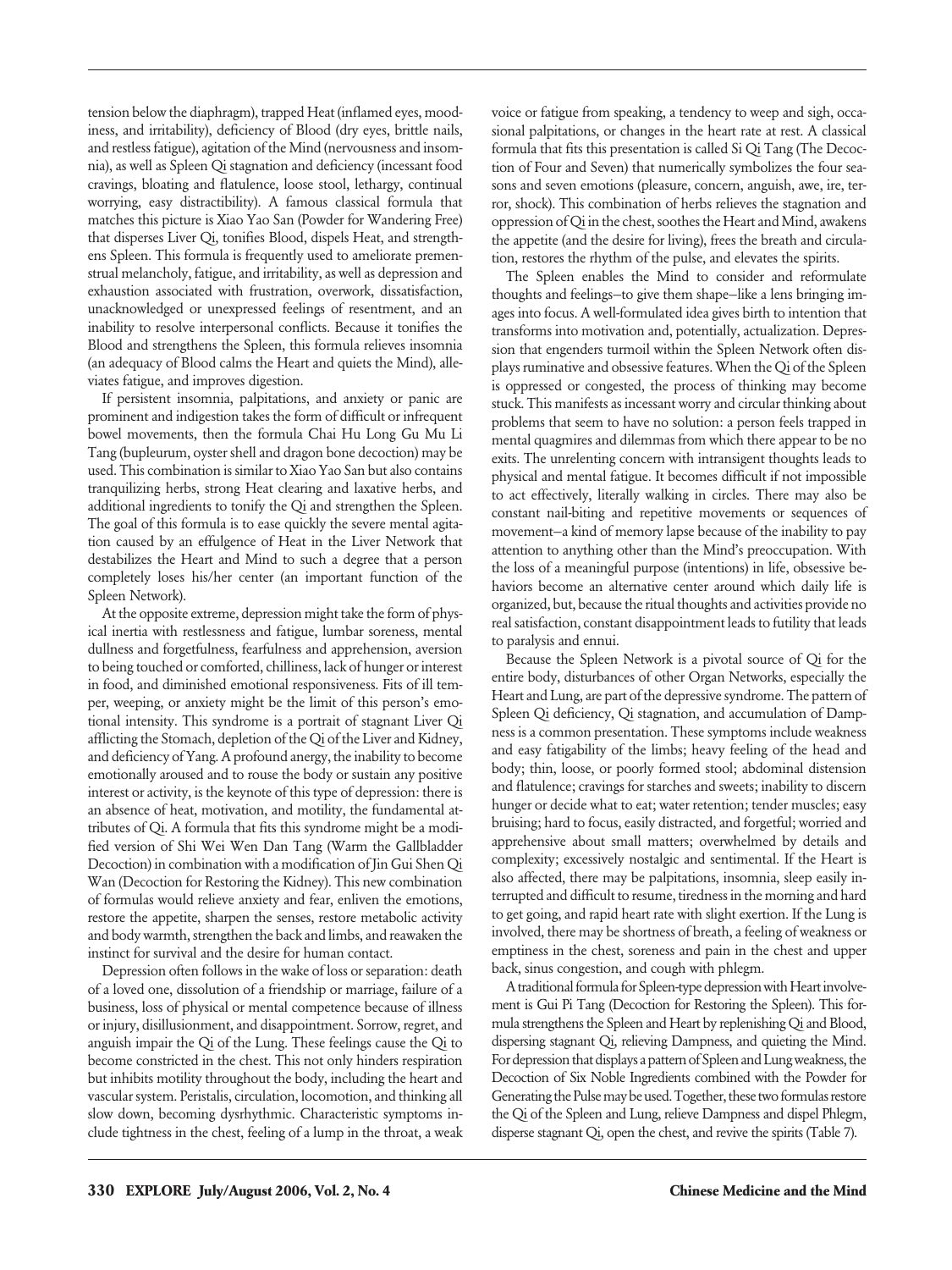<span id="page-10-0"></span>**Table 7.** Correspondences Between the Diagnostic Criteria for Depression (DSM IV) and Chinese Patterns of Organ Network Disharmony

| Depression (DSM IV) Criteria                                       | Organ Network Patterns            |
|--------------------------------------------------------------------|-----------------------------------|
| Feels sad                                                          | Heart, Lung Networks              |
| Feels empty                                                        | Lung, Kidney Networks             |
| Feels irritable                                                    | Liver Network                     |
| Diminished interest or pleasure                                    | Heart, Spleen Networks            |
| Significant weight loss or gain                                    | Spleen Network                    |
| Insomnia                                                           | Heart, Liver Networks             |
| Hypersomnia                                                        | Lung, Kidney Networks             |
| Psychomotor agitation                                              | Liver, Heart Networks             |
| Psychomotor retardation                                            | Lung, Kidney Networks             |
| Fatique and energy loss                                            | Spleen, Lung, Kidney Networks     |
| Feels worthless                                                    | Spleen Network                    |
| Feels guilty                                                       | <b>Kidney Network</b>             |
| Diminished ability to think                                        | Spleen, Kidney Networks           |
| Diminished ability to concentrate                                  | Spleen Network                    |
| Indecisiveness                                                     | Liver and Spleen Networks         |
| Recurring thoughts of death                                        | <b>Kidney Network</b>             |
| Suicidal thoughts                                                  | Kidney and Liver Networks         |
| Unable to engage in work or interpersonal relationships            | Kidney and Liver Networks         |
| Criteria for Dysthymic Disorder (DSM IV)                           |                                   |
| Gloomy or unhappy most of the day                                  | Kidney, Liver, and Heart Networks |
| Irritable for most of the day                                      | Liver Network                     |
| Poor appetite                                                      | Spleen Network                    |
| Overeating                                                         | Spleen Network                    |
| Insomnia                                                           | Heart, Liver Networks             |
| Hypersomnia                                                        | Lung, Kidney Networks             |
| Fatigue or low energy                                              | Spleen, Lung, Kidney Networks     |
| Low self-esteem                                                    | Heart, Spleen, Lung Networks      |
| Poor concentration                                                 | Liver and Spleen Networks         |
| Hard to make decisions                                             | Liver Network                     |
| Feeing hopeless                                                    | <b>Heart Network</b>              |
| Difficultly engaging in usual work and interpersonal relationships | Kidney, Liver, Networks           |

## **SPECIAL POPULATIONS**

## **Children**

On the one hand, infants and young children are perceived as particularly vulnerable. That is, they are rapidly changing, mentally and physically immature, and sensitive to outside influences. On the other hand, their sensitivity and malleability make them more responsive to modest, positive interventions than older children or adults. This vulnerability and impressionability is most prevalent in the first 7 to 8 months; it is somewhat less through the 7th and 8th years. Psychoneurological and developmental disorders that appear during this period are troubling on the one hand but highly responsive to treatment on the other.

Pediatrics has been a specialty within Chinese traditional medicine for centuries. The administration of medicinal herbs, therapeutic diets, massage, and acupuncture are all appropriate when used in a gentle, cautious, watchful manner. Acupuncture, in particular, is often beneficial in the treatment of neurodevelopmental disorders. Infants and small children often respond quickly and intensely to treatments, so careful and frequent monitoring by the practitioner is the prudent approach.

## **Pregnancy**

Obstetrics and gynecology is another age-old specialty within Chinese traditional medicine. Although most if not all modern textbooks on herbal medicine and acupuncture caution against—though they do not expressly prohibit—treating women during pregnancy (especially in the first trimester), there is a long tradition of pregnancy management to enhance the health of the mother and ensure the healthy development of the newborn child. Special attention is paid to maintaining the psychological equanimity of the mother to protect the fetus from the untoward effects of negative emotions and mental shocks. This is sought primarily through regulation of diet, living habits, and environment and, secondarily, through the administration of massage, acupuncture, and medicinal herbs should problems arise. There are specific herbal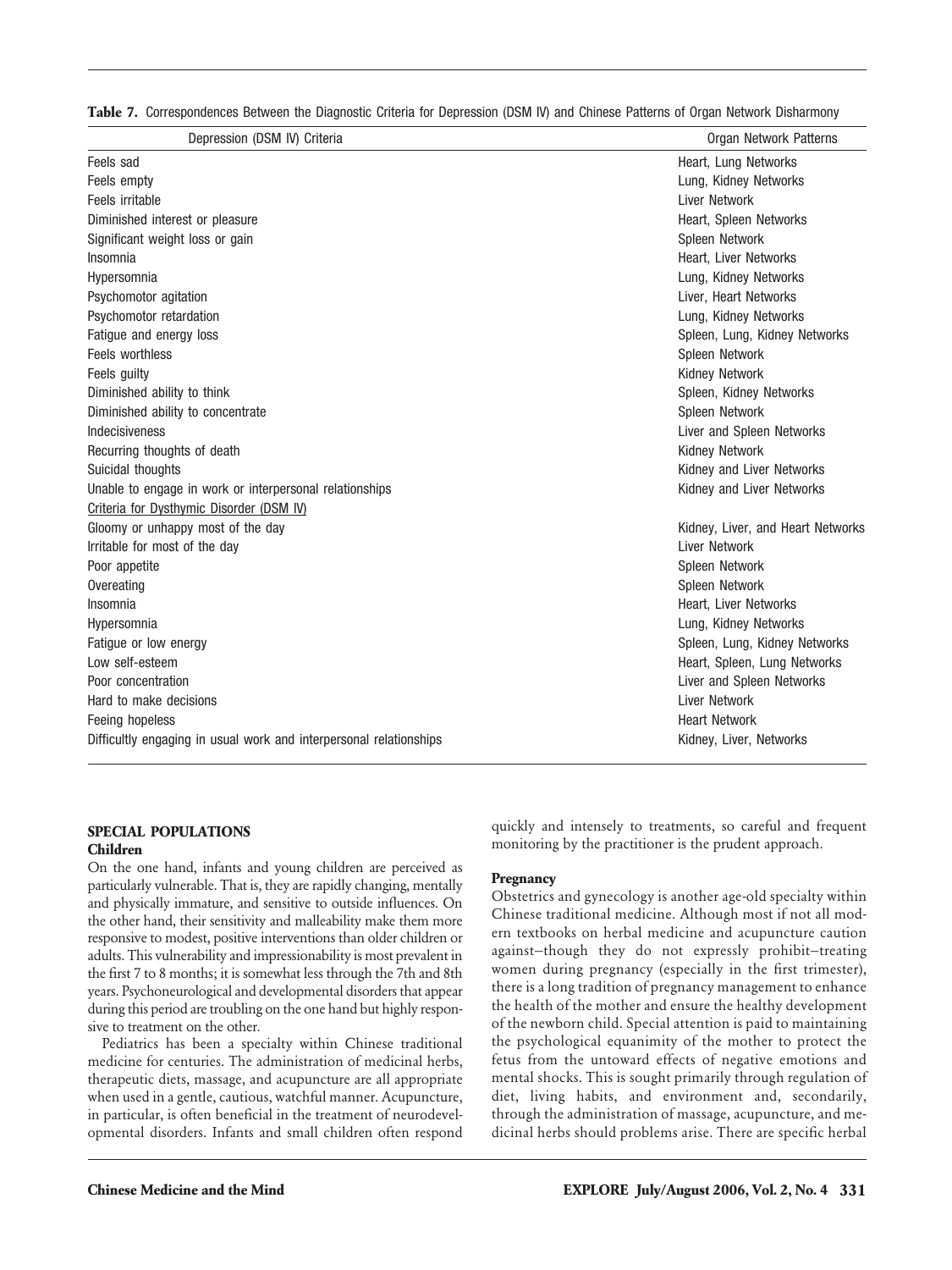<span id="page-11-0"></span>

|  | Table 8. Clinical Trials-Acupuncture for Depression |  |  |  |
|--|-----------------------------------------------------|--|--|--|
|--|-----------------------------------------------------|--|--|--|

| Study                                                                                                                                                                                                                          | No. of Participants             | Findings                                                                                                                                                                                                                                                                                                                                                                                                                                                                                                                                                                                                                                                                        |
|--------------------------------------------------------------------------------------------------------------------------------------------------------------------------------------------------------------------------------|---------------------------------|---------------------------------------------------------------------------------------------------------------------------------------------------------------------------------------------------------------------------------------------------------------------------------------------------------------------------------------------------------------------------------------------------------------------------------------------------------------------------------------------------------------------------------------------------------------------------------------------------------------------------------------------------------------------------------|
| Allen JJB, Schnyer R, Hitt SK. The efficacy of<br>acupuncture in the treatment of major depression in<br>women, Psychol Sci. 1998;9:397-340.                                                                                   | 38 Women                        | After completion of the specific acupuncture<br>treatment, according to the DSM-IV criteria,<br>64% of the women experienced full<br>remission, 18% experienced partial remission,<br>and 18% experienced no remission. Results<br>for acupuncture compared favorably to both<br>psychotherapy and pharmacotherapy, with<br>effectiveness rates between 65% and 70%.<br>Specific acupuncture treatment demonstrated<br>a greater reduction in symptoms than the<br>nonspecific acupuncture treatment group.                                                                                                                                                                     |
| Eich H, Agelink MW, Lehmann E, Lemmer W, Klieser E.<br>Acupuncture in patients with minor depressive<br>episodes and generalized anxiety: Results of an<br>experimental study, Fortschr Neurol Psychiatr. 2000;<br>68:137-144. | 56 Patients                     | There was significant response in the<br>acupuncture group after 10 sessions<br>compared with the placebo group (60.7% vs<br>21.4%), although this contrast was not as<br>great after only five sessions. A multivariate<br>analysis with additional rating scales showed<br>that 85.7% of patients with anxiety disorders<br>responded to acupuncture with a remarkable<br>reduction in symptoms                                                                                                                                                                                                                                                                               |
| Luo H, Jia Y, Zhan L. Electro-acupuncture vs.<br>amitriptyline in the treatment of depressive states. J<br>Trad Chin Med. 1985;5:3-8.                                                                                          | 47 Patients                     | After five weeks, 70% of the acupuncture<br>group and 65% in the medication group were<br>markedly improved according to the Hamilton<br>Depression Scale and the Clinical Global<br>Impression (CGI) index. Acupuncture appeared<br>as effective as amitriptyline, with fewer side<br>effects found in the acupuncture treatment<br>group.                                                                                                                                                                                                                                                                                                                                     |
| Yang X, Liu X, Luo H, Jia Y. Clinical observation on<br>needling extra-channel points in treating mental<br>depression. J Trad Chin Med. 1994;14:14-18.                                                                        | 41 In- or out-patients          | Clinical efficacy results were comparable in<br>the two groups: acupuncture was as<br>beneficial as amitriptyline for relieving<br>depression. Acupuncture appeared to reverse<br>two EEG parameters from their altered form<br>characteristic of patients with depression to a<br>pattern approaching "normal brain activity."                                                                                                                                                                                                                                                                                                                                                 |
| Luo H, Meng F, Jia Y, Zhao X. Clinical research on the<br>therapeutic effect of the electro-acupuncture<br>treatment in patients with depression. Psychiatr Clin<br>Neurosci. 1998;52(Suppl):S338-S340.                        | 29 Inpatients<br>241 Inpatients | The results from both studies showed that the<br>electro-acupuncture was as effective if not<br>better than the amytriptyline in the treatment<br>of reactive depression and depressive disorder<br>and better in relieving anxiety somatization<br>and in correcting disturbances of cognitive<br>process. Side effects were less in the electro-<br>acupuncture group. Biochemical study showed<br>that depressed patients showed changes in<br>their plasma norepinephrine level after<br>electro-acupuncture, suggesting that<br>therapeutic efficacy is possibly because of<br>alterations on the metabolic mechanism of<br>nor-epinephrine in the central nervous system. |
| Roschke J, Wolf C, Muller MJ, Wagner P, Mann K,<br>Grozinger M, Bech S. Benefit of whole body<br>acupuncture in major depression. J Affective<br>Disorders. 2000;57:73-81.                                                     | 70 Inpatients                   | There was no difference detected between<br>specific and nonspecific acupuncture<br>administration, although additionally applied<br>acupuncture improved the course of<br>depression more than pharmacological<br>treatment with mianserin by itself.                                                                                                                                                                                                                                                                                                                                                                                                                          |